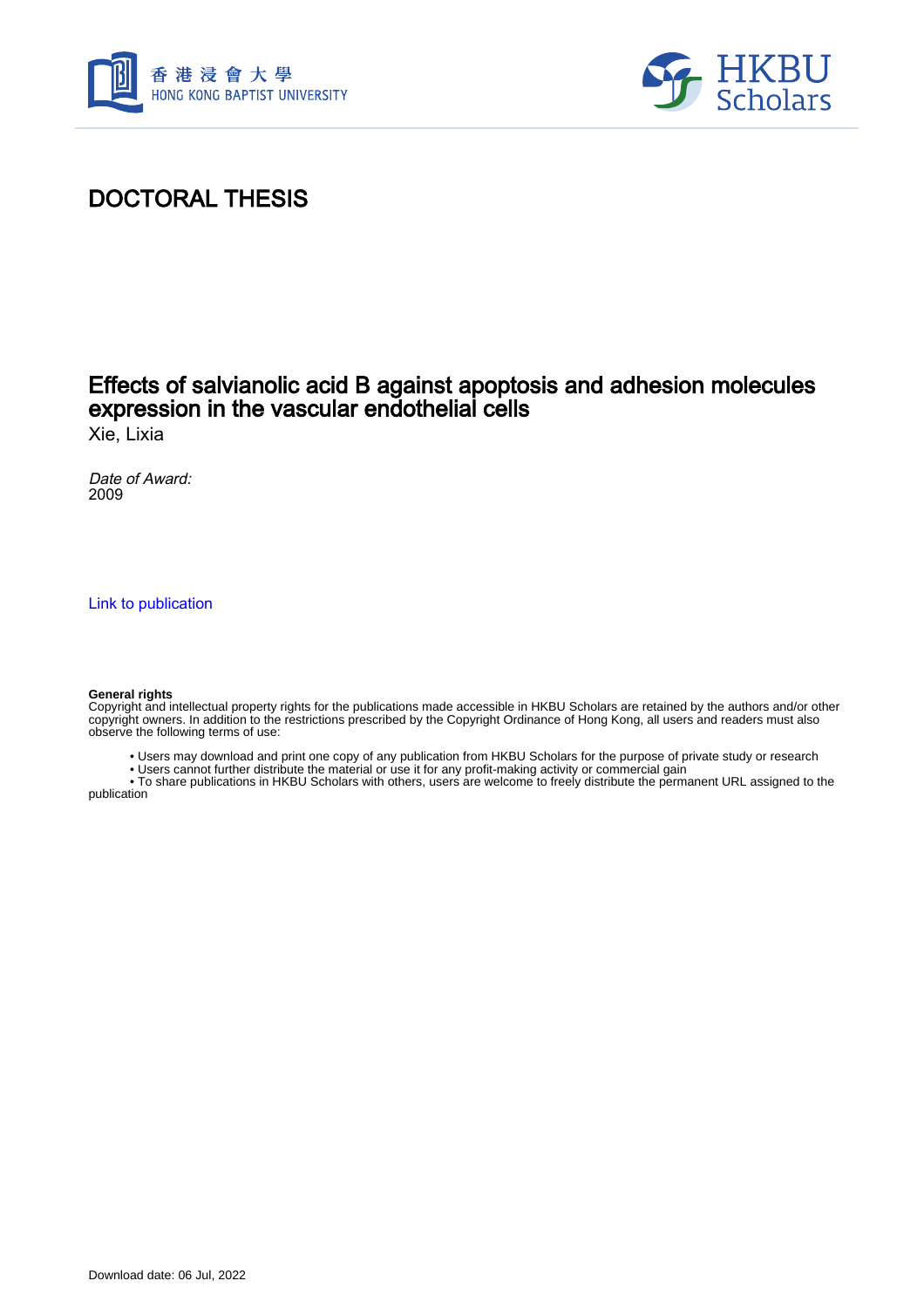# **Effects of Salvianolic acid B Against Apoptosis and Adhesion Molecules Expression in the Vascular Endothelial Cells**

# **XIE Lixia**

#### **A thesis submitted in partial fulfillment of the requirements**

**for the degree of** 

**Doctor of Philosophy** 

**Principal Supervisor: Dr. LI Min** 

**Hong Kong Baptist University** 

**September 2009**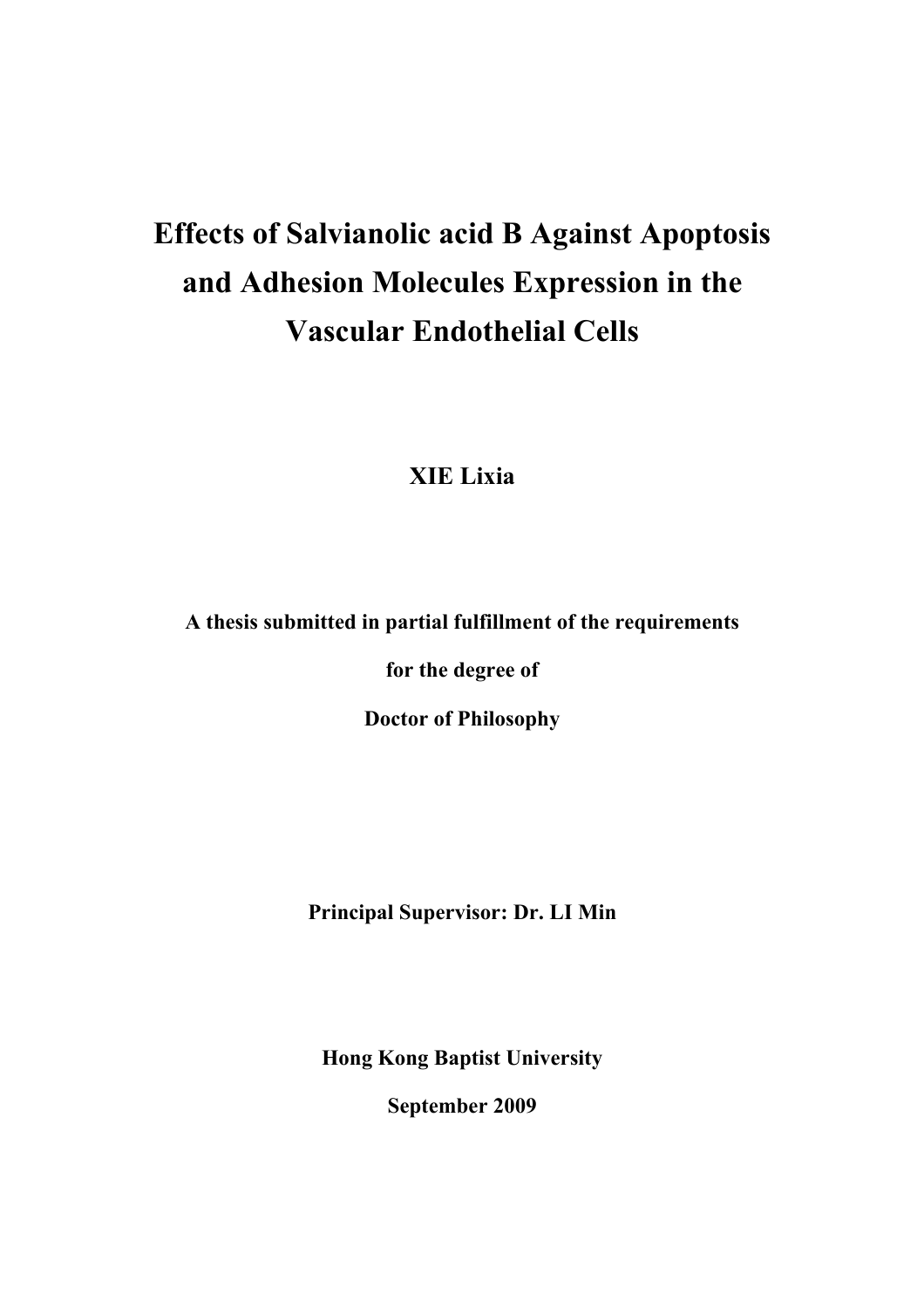## **ABSTRACT**

Salvianolic acid B (Sal B) is one of the most bioactive components of *Salvia miltiorrhiza* Bge., a Chinese herbal medicine that has been commonly used for centuries to prevent and treat cerebrovascular and cardiovascular diseases. Atherosclerosis, which may occur in cerebrovascular and cardiovascular disease, is a multi-factorial disease with a strong heritable component. Apoptosis and inflammatory events in endothelial cells (ECs) contribute to the early stages of atherosclerosis. H<sub>2</sub>O<sub>2</sub> and TNF- $\alpha$  can lead to endothelial dysfunction, reducing ECs capacity to maintain homeostasis and leading to vascular disorder. Since drugs entering into the circulation and vascular systems are exposed to blood flow‐induced shear stress, it will be of interest and biologically important to investigate the effect of Sal B under laminar shear stress (LSS) condition.

The present study aimed to: (1) investigate the preventive effect of Sal B on  $H_2O_2$ -induced apoptosis in ECs, and explore the corresponding signaling transduction pathway; (2) determine the effect of LSS on the TNF- $\alpha$ -induced adhesion molecules expression i.e. VCAM-1, ICAM-1 and E-selectin in ECs; (3) study the combination effect of Sal B and LSS on modulating the TNF-α-induced expression of adhesion molecules in ECs. DAPI staining and TUNEL assay were used to detect the effect of Sal B on  $H_2O_2$ -induced apoptosis in ECs. LSS was applied to investigate the combined effect of Sal B and LSS on TNF-α.-induced adhesion molecules expression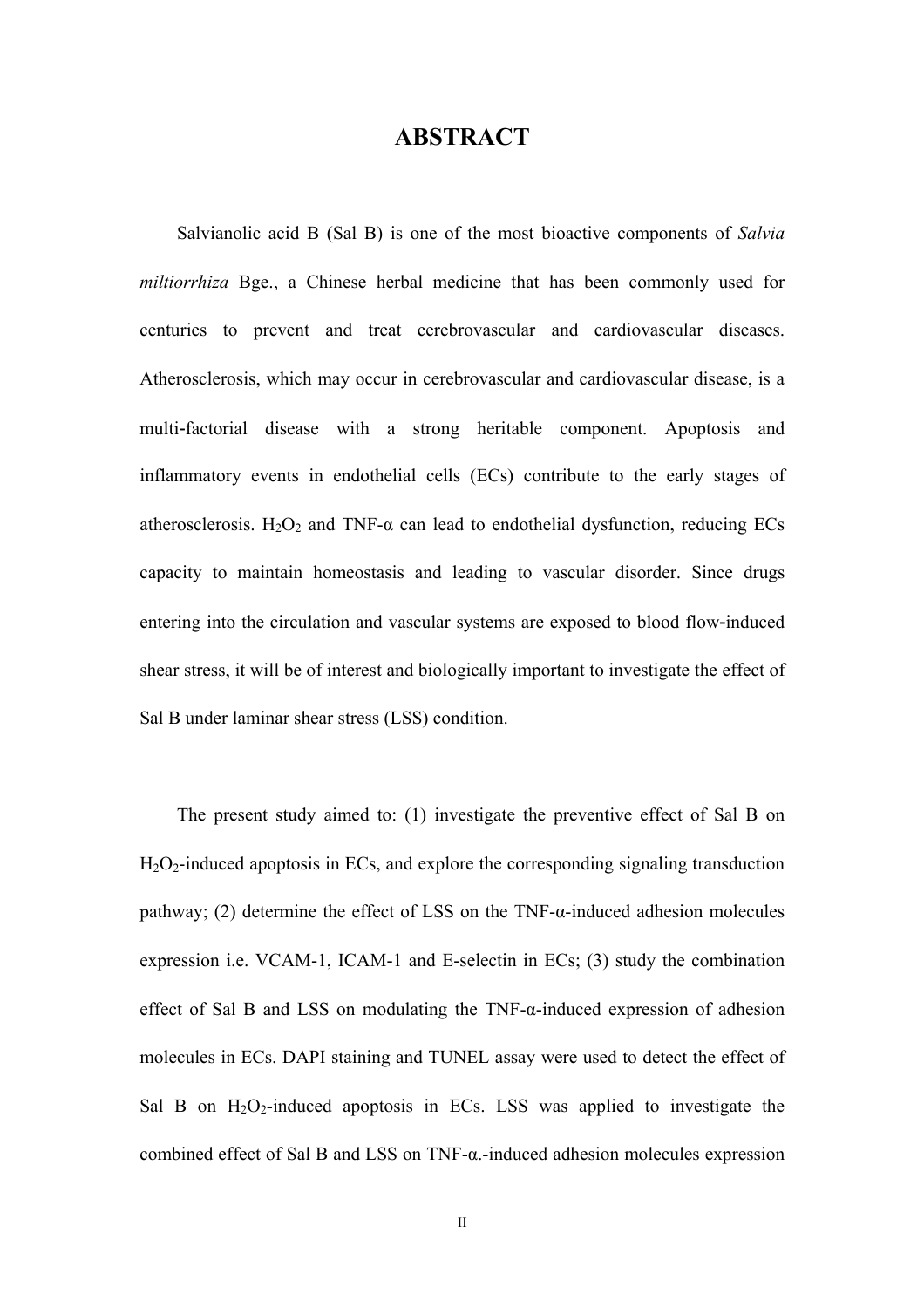in ECs. The protein expression was determined by Western blot. The major findings of this study are: (1)  $H_2O_2$  induces ECs apoptosis mainly through the PI3K/ERK pathway; (2) Sal B prevents  $H_2O_2$ -induced apoptosis predominantly through the PI3K/Akt/Raf/MEK/ERK pathway; (3) Sal B has combined inhibitory effect with LSS on TNF-α-induced adhesion molecules expression by inhibiting NF-κB activation evidenced by  $I \kappa B\alpha$  degradation and p65 nuclear translocation in ECs.

In conclusion, Sal B exerts anti-apoptosis and anti-adhesion molecule expression in vascular ECs via different signaling transduction pathways. Furthermore, Sal B and LSS work a combined inhibitory effect on TNF-α-induced expression of adhesion molecules i.e., VCAM-1, ICAM-1 and E-selectin in ECs via modulation of NF-κB. It is believed that data from this study support the clinical application of Sal B in prevention and treatment of cardiovascular and cerebrovascular diseases.

**Keywords:** Salvianolic acid B; hydrogen peroxide, tumor necrosis factor α, apoptosis, PI3K, Akt, laminar shear stress; atherosclerosis; VCAM-1; ICAM-1; E-selectin; NF-κB, IκBα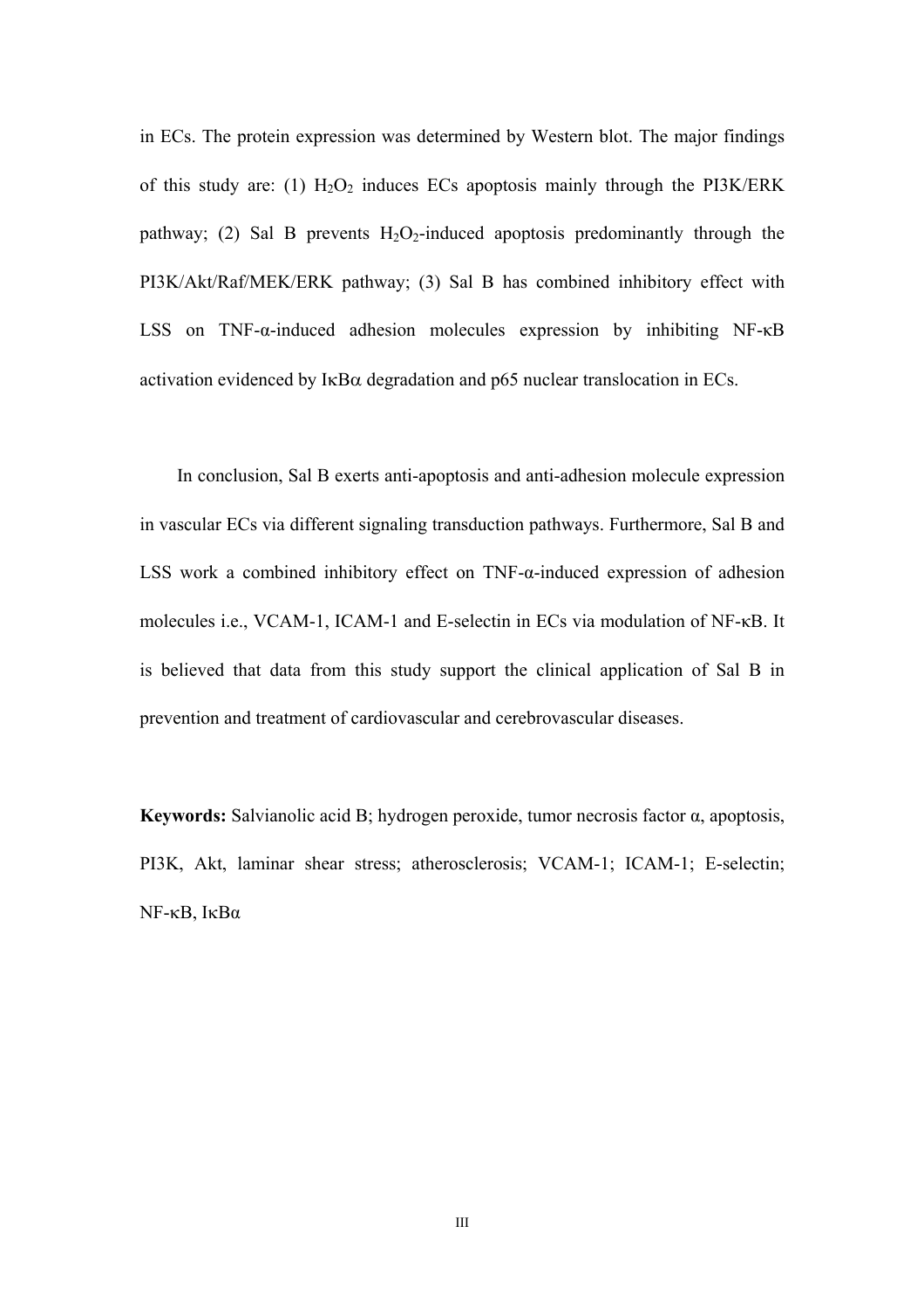# **TABLE OF CONTENTS**

| <b>CHAPTER 1</b>                                                          |
|---------------------------------------------------------------------------|
|                                                                           |
|                                                                           |
|                                                                           |
|                                                                           |
|                                                                           |
|                                                                           |
|                                                                           |
|                                                                           |
|                                                                           |
| 1.3 The relationship between adhesion molecules and atherosclerosis  12   |
|                                                                           |
| 1.3.2. The relationship between adhesion molecules and atherosclerosis 15 |
| 1.4 The role of shear stress in the pathogenesis of atherosclerosis 16    |
|                                                                           |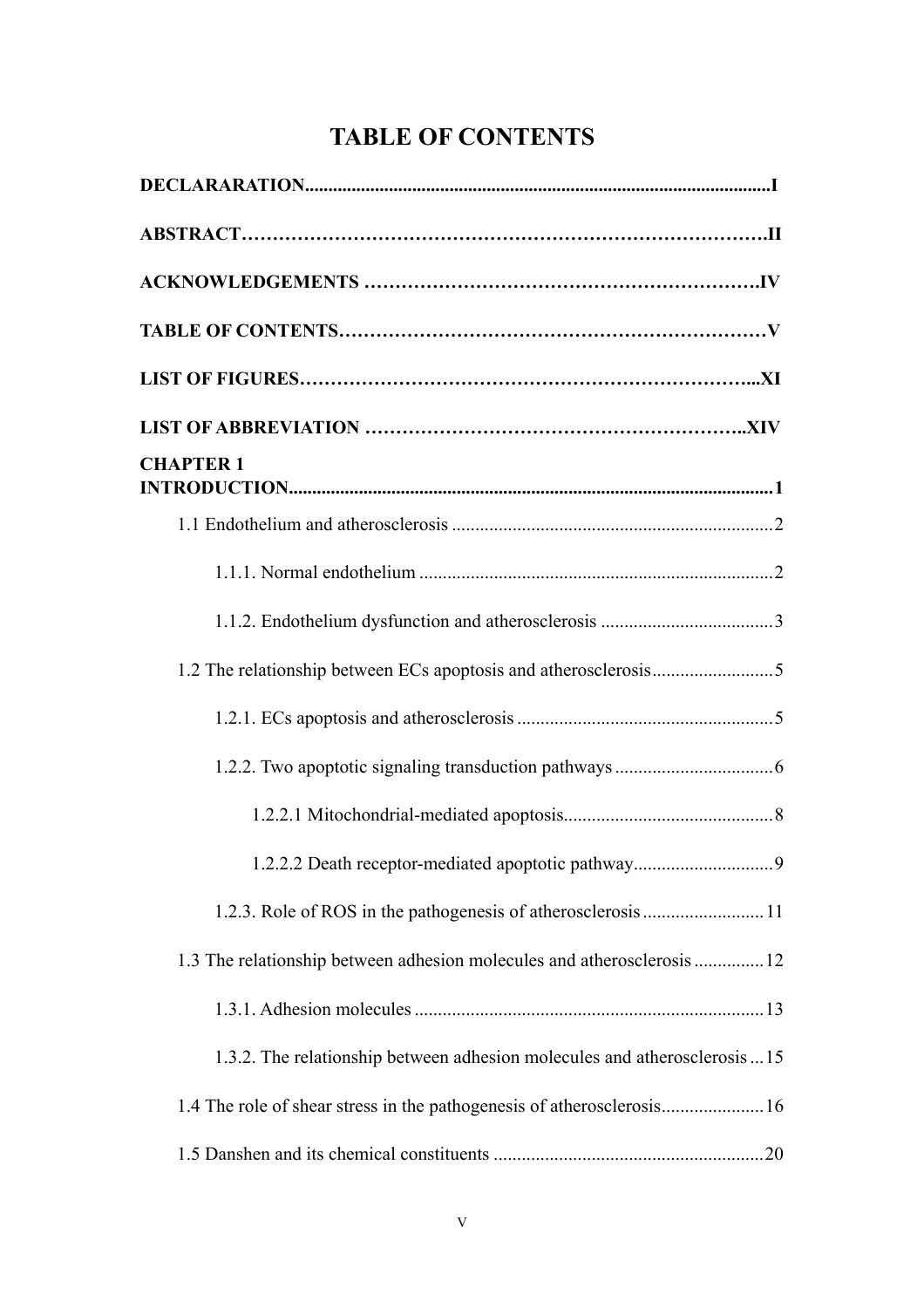#### **CHAPTER 2**

| <b>CHAPTER 3</b>                                                                                                                                                          |
|---------------------------------------------------------------------------------------------------------------------------------------------------------------------------|
| <b>SALVIANOLIC ACID B INHIBITS HYDROGEN PEROXIDE-INDUCED RAT</b><br><b>CEREBRAL MICROVASCULAR ENDOTHELIAL CELLS APOPTOSIS</b><br>THROUGH REGULATING PI3K/AKT SIGNALING 32 |
|                                                                                                                                                                           |
|                                                                                                                                                                           |
|                                                                                                                                                                           |
|                                                                                                                                                                           |
|                                                                                                                                                                           |
|                                                                                                                                                                           |
|                                                                                                                                                                           |
|                                                                                                                                                                           |
|                                                                                                                                                                           |
|                                                                                                                                                                           |
|                                                                                                                                                                           |
|                                                                                                                                                                           |
|                                                                                                                                                                           |
|                                                                                                                                                                           |
|                                                                                                                                                                           |
| <b>CHAPTER 4</b><br><b>MODULATION OF LAMINAR SHEAR STRESS ON TNF-a-INDUCED</b><br><b>ADHESION MOLECULE EXPRESSION IN HUMAN AORTIC</b>                                     |
|                                                                                                                                                                           |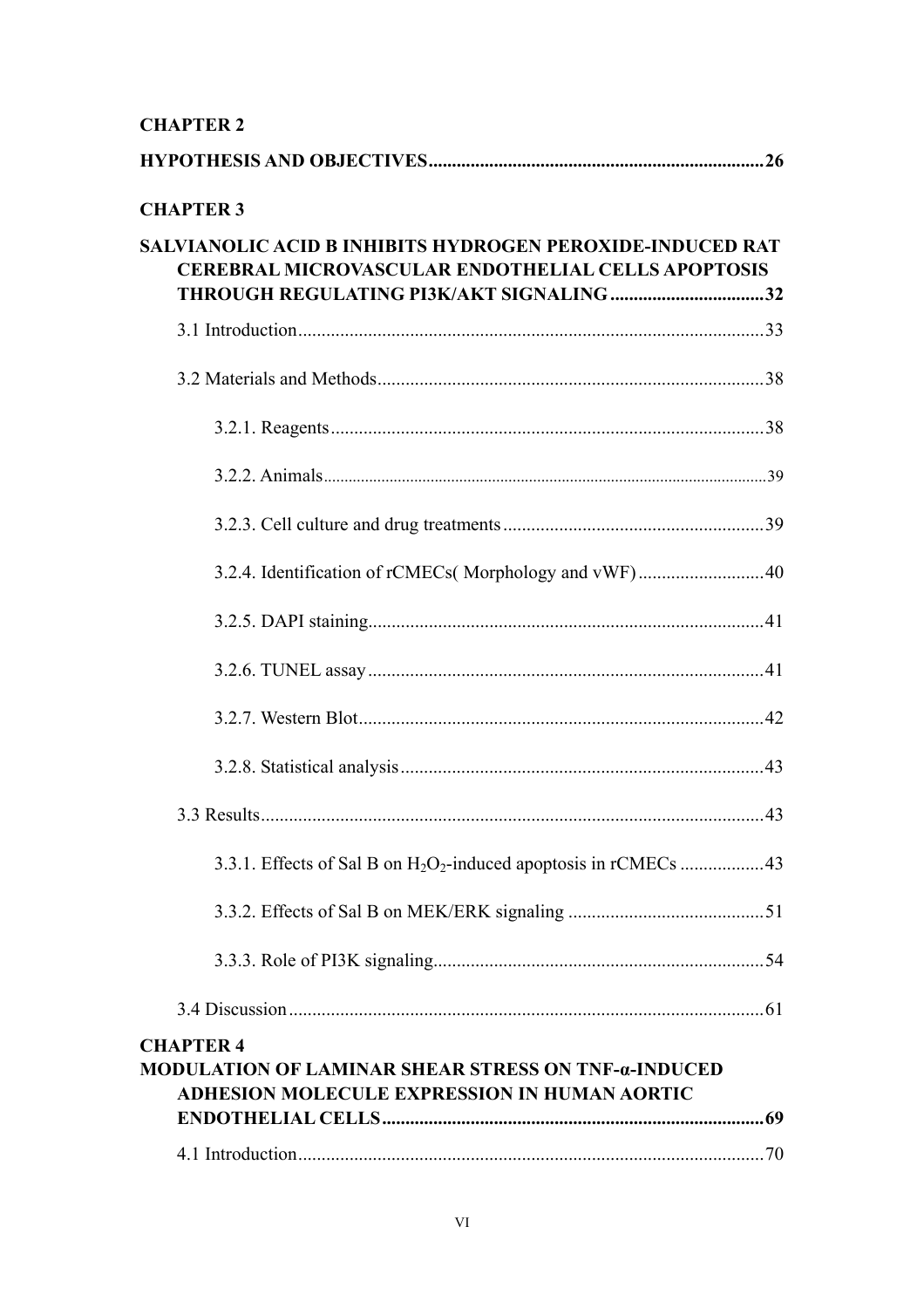| 4.3.2. Effects of LSS on the expressions of ICAM-1, VCAM-1 and                                                                                                                             |
|--------------------------------------------------------------------------------------------------------------------------------------------------------------------------------------------|
|                                                                                                                                                                                            |
| 4.3.3. Effects of TNF- $\alpha$ on the expressions of ICAM-1, VCAM-1 and                                                                                                                   |
|                                                                                                                                                                                            |
| 4.3.4. Enhanced U-937 cell adhesion in TNF-α-stimulated HAECs 84                                                                                                                           |
| 4.3.5. Effects of LSS on the TNF- $\alpha$ -induced expression of VCAM-1,                                                                                                                  |
|                                                                                                                                                                                            |
| 4.3.6. Modulation of LSS on the adhesiveness of U-937 to HAECs with or                                                                                                                     |
|                                                                                                                                                                                            |
|                                                                                                                                                                                            |
| <b>CHAPTER 5</b><br>THE EFFECT OF SALVIANOLIC ACID B COMBINED WITH LAMINAR<br>SHEAR STRESS ON TNF-&-STIMULATED ADHESION MOLECULE<br><b>EXPRESSION IN HUMAN AORTIC ENDOTHELIAL CELLS 98</b> |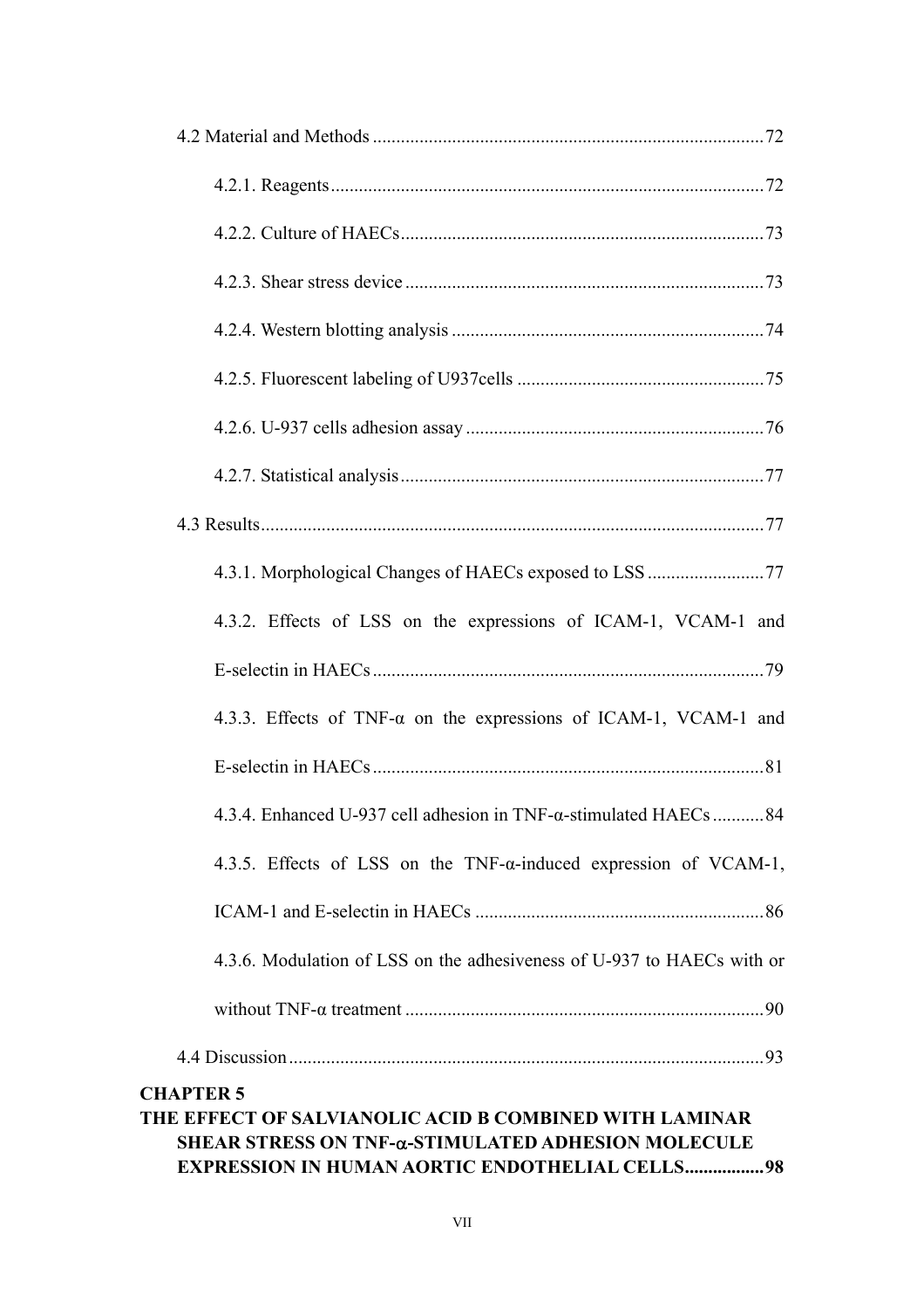| 5.2.6. NF-κB subunit p65 nuclear translocation in the HAEC nuclei 106                 |
|---------------------------------------------------------------------------------------|
|                                                                                       |
|                                                                                       |
|                                                                                       |
| 5.3.1. Effect of Sal B on TNF-α-induced expression of ICAM-1, VCAM-1                  |
|                                                                                       |
| 5.3.2. Sal B inhibits U-937 cells adhesion to TNF- $\alpha$ -activated HAECs in a     |
| .109                                                                                  |
| 5.3.3. Sal B exposed to LSS increase the inhibitory effect of the                     |
|                                                                                       |
| 5.3.4. Sal B reduced TNF-a-induced expression of ICAM-1 but not of                    |
|                                                                                       |
| 5.3.5. LSS enhanced the inhibitory effect of Sal B on $TNF$ - $\alpha$ -induced       |
|                                                                                       |
| 5.3.6. Effect of Sal B on the TNF- $\alpha$ -induced IkB $\alpha$ degradation and p65 |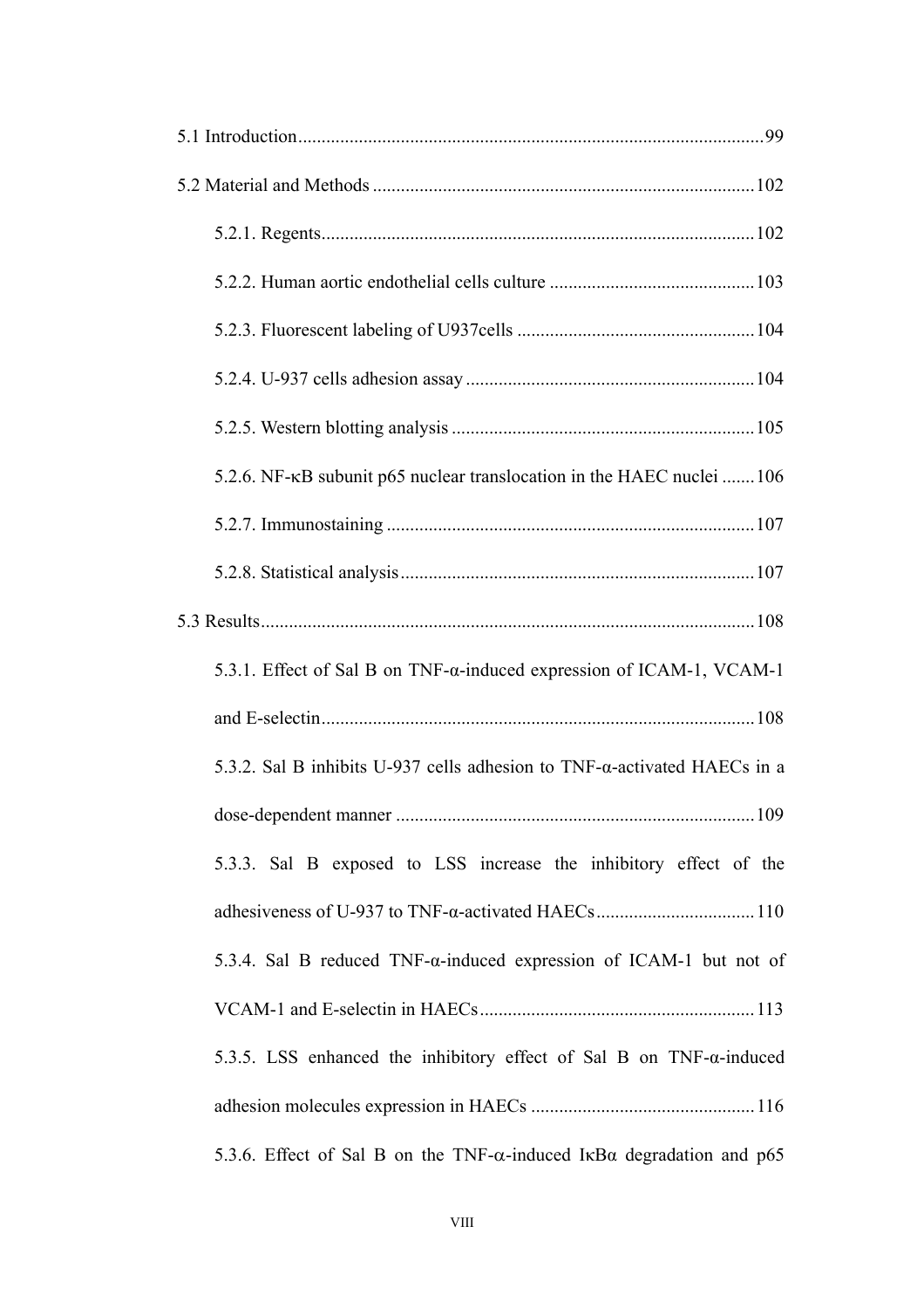| <b>CHAPTER 6</b>                                                                      |
|---------------------------------------------------------------------------------------|
|                                                                                       |
|                                                                                       |
| 6.1.1. Which signal transduction pathway involved in $H_2O_2$ -induced ECs            |
|                                                                                       |
| 6.1.2. Can Sal B inhibit apoptosis and expression of adhesion molecules in            |
|                                                                                       |
| 6.1.3. Do MAPK and NF-KB play roles in ECs apoptosis and adhesion                     |
|                                                                                       |
| 6.1.4. Why do LSS promote an anti-inflammatory expression profile in                  |
|                                                                                       |
| 6.1.5. What effect of combination of Sal B and LSS on TNF- $\alpha$ induced           |
|                                                                                       |
| 6.1.6. The importance of the study on combined drugs and LSS  145                     |
|                                                                                       |
|                                                                                       |
| 6.3.1. Why we use two kind of EC cells model for the study?148                        |
| 6.3.2. Why we just select one shear stress i.e. LSS (12 dynes/cm <sup>2</sup> )?  149 |
|                                                                                       |
| 6.4.1. The study of the effect of Sal B and LSS on oxidative stress induced           |
|                                                                                       |